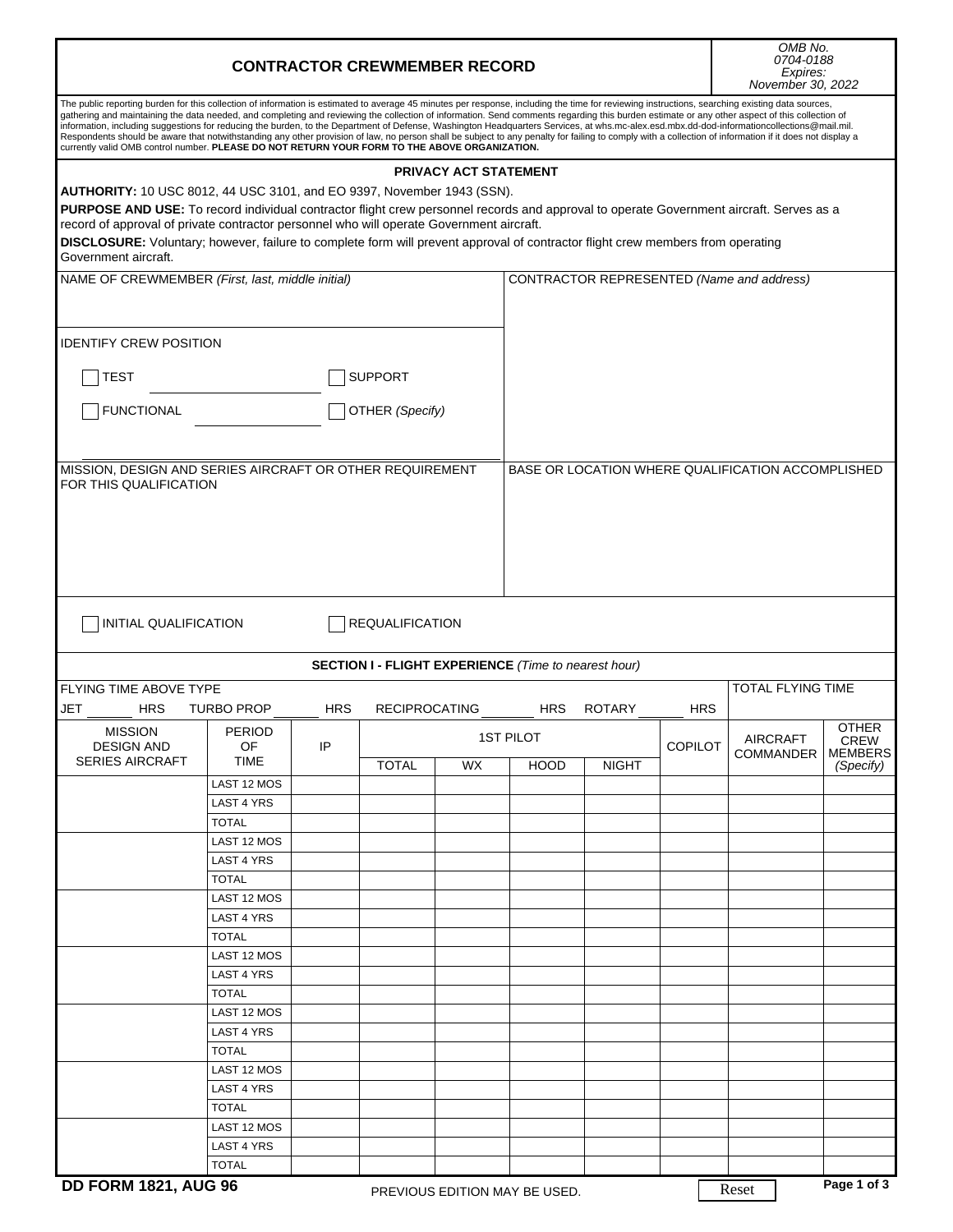| <b>SECTION II - FLIGHT CHECK</b> (Instructor fill in remarks where applicable) |  |                                             |                         |                                                                                                                                                                                                                                                           |  |              |  |
|--------------------------------------------------------------------------------|--|---------------------------------------------|-------------------------|-----------------------------------------------------------------------------------------------------------------------------------------------------------------------------------------------------------------------------------------------------------|--|--------------|--|
| 1. PREFLIGHT INSPECTION<br><b>AND FORMS</b>                                    |  | 7. IN-FLIGHT EMERGENCY<br><b>PROCEDURES</b> |                         |                                                                                                                                                                                                                                                           |  |              |  |
| 2. EMERGENCY ESCAPE<br><b>PROCEDURES</b>                                       |  |                                             |                         | 8. PRELANDING CHECK, TRAFFIC<br>PATTERN AND LANDINGS                                                                                                                                                                                                      |  |              |  |
| 3. PRESTART COCKPIT PRO-<br>CEDURE AND ENGINE START                            |  |                                             |                         | 9. POSTFLIGHT INSPECTION                                                                                                                                                                                                                                  |  |              |  |
| 4. COMMUNICATIONS AND<br><b>TAXI PROCEDURES</b>                                |  |                                             |                         | 10. ACCOMPLISHMENT OF FORMS<br>AND AIRCRAFT SECURITY                                                                                                                                                                                                      |  |              |  |
| 5. PRETAKEOFF COCKPIT CHECK<br>AND ENGINE RUNUP                                |  | 11. INSTRUMENT PROFICIENCY<br><b>CHECK</b>  |                         |                                                                                                                                                                                                                                                           |  |              |  |
| 6. TAKEOFF AND FLIGHT<br><b>PROCEDURES</b>                                     |  |                                             | 12. OTHER (Specify)     |                                                                                                                                                                                                                                                           |  |              |  |
|                                                                                |  |                                             |                         | <b>SECTION III - ADDITIONAL REQUIREMENTS (Fill in where applicable)</b>                                                                                                                                                                                   |  |              |  |
| <b>REQUIREMENT</b>                                                             |  | CHECKED BY                                  | GRADE<br>DATE AND PLACE |                                                                                                                                                                                                                                                           |  | <b>HOURS</b> |  |
| 13. PHYSICAL EXAMINATION                                                       |  |                                             |                         |                                                                                                                                                                                                                                                           |  |              |  |
| 14. PHYSIOLOGICAL/ATTITUDE<br><b>INDOCTRINATION</b>                            |  |                                             |                         |                                                                                                                                                                                                                                                           |  |              |  |
| <b>15. PRESSURE SUIT TRAINING</b>                                              |  |                                             |                         |                                                                                                                                                                                                                                                           |  |              |  |
| 16. GROUND SCHOOL (By Subject)                                                 |  |                                             |                         |                                                                                                                                                                                                                                                           |  |              |  |
| AIRCRAFT GENERAL                                                               |  |                                             |                         |                                                                                                                                                                                                                                                           |  |              |  |
| AIRCRAFT PREFLIGHT                                                             |  |                                             |                         |                                                                                                                                                                                                                                                           |  |              |  |
| AIRCRAFT EMERGENCY PROCEDURE                                                   |  |                                             |                         |                                                                                                                                                                                                                                                           |  |              |  |
| <b>ENGINE SYSTEM</b>                                                           |  |                                             |                         |                                                                                                                                                                                                                                                           |  |              |  |
| <b>OXYGEN SYSTEM</b>                                                           |  |                                             |                         |                                                                                                                                                                                                                                                           |  |              |  |
| AIR CONDITIONING                                                               |  |                                             |                         |                                                                                                                                                                                                                                                           |  |              |  |
|                                                                                |  |                                             |                         |                                                                                                                                                                                                                                                           |  |              |  |
| <b>PRESSURIZATION</b>                                                          |  |                                             |                         |                                                                                                                                                                                                                                                           |  |              |  |
|                                                                                |  |                                             |                         |                                                                                                                                                                                                                                                           |  |              |  |
| <b>FUEL SYSTEM</b><br><b>INSTRUMENT SYSTEM</b><br>ELECTRICAL SYSTEM            |  |                                             |                         |                                                                                                                                                                                                                                                           |  |              |  |
| HYDRAULIC POWER SYSTEM                                                         |  |                                             |                         |                                                                                                                                                                                                                                                           |  |              |  |
| <b>UTILITY SYSTEM</b>                                                          |  |                                             |                         |                                                                                                                                                                                                                                                           |  |              |  |
|                                                                                |  |                                             |                         |                                                                                                                                                                                                                                                           |  |              |  |
| FLIGHT CONTROL SYSTEM                                                          |  |                                             |                         |                                                                                                                                                                                                                                                           |  |              |  |
| <b>AUTO PILOT SYSTEM</b>                                                       |  |                                             |                         |                                                                                                                                                                                                                                                           |  |              |  |
| <b>ENGINE</b>                                                                  |  |                                             |                         |                                                                                                                                                                                                                                                           |  |              |  |
| <b>COMMUNICATIONS &amp; NAVIGATION</b>                                         |  |                                             |                         |                                                                                                                                                                                                                                                           |  |              |  |
| <b>ROTARY SYSTEM</b>                                                           |  |                                             |                         |                                                                                                                                                                                                                                                           |  |              |  |
| OTHER REQUIREMENTS AS STATED                                                   |  |                                             |                         |                                                                                                                                                                                                                                                           |  |              |  |
| IN APPROVED CONTR OPR PROCD                                                    |  |                                             |                         |                                                                                                                                                                                                                                                           |  |              |  |
| 17. QUESTIONNAIRE ON AIRCRAFT                                                  |  |                                             |                         |                                                                                                                                                                                                                                                           |  |              |  |
| <b>18. FLIGHT SIMULATOR</b>                                                    |  |                                             |                         |                                                                                                                                                                                                                                                           |  |              |  |
| 19. SURVIVAL SCHOOL                                                            |  |                                             |                         |                                                                                                                                                                                                                                                           |  |              |  |
| 20. OTHER (Specify)                                                            |  |                                             |                         |                                                                                                                                                                                                                                                           |  |              |  |
|                                                                                |  |                                             |                         | 21. HAVE YOU EVER HAD AN AIRCRAFT ACCIDENT (as defined by FAR or military procedures) OR PHYSIOLOGICAL REACTION (e.g.,<br>hypoxia, decompression sickness, hyperventilation, spatial disorientation) AS A PILOT, OR OTHER CREW MEMBER? (If yes, explain.) |  |              |  |
|                                                                                |  |                                             |                         | 22. HAVE YOU EVER BEEN CHARGED WITH A FLYING VIOLATION? (If so, state the violation and circumstances.)                                                                                                                                                   |  |              |  |
| 23. REMARKS (For additional space use blank sheet.)                            |  |                                             |                         |                                                                                                                                                                                                                                                           |  |              |  |